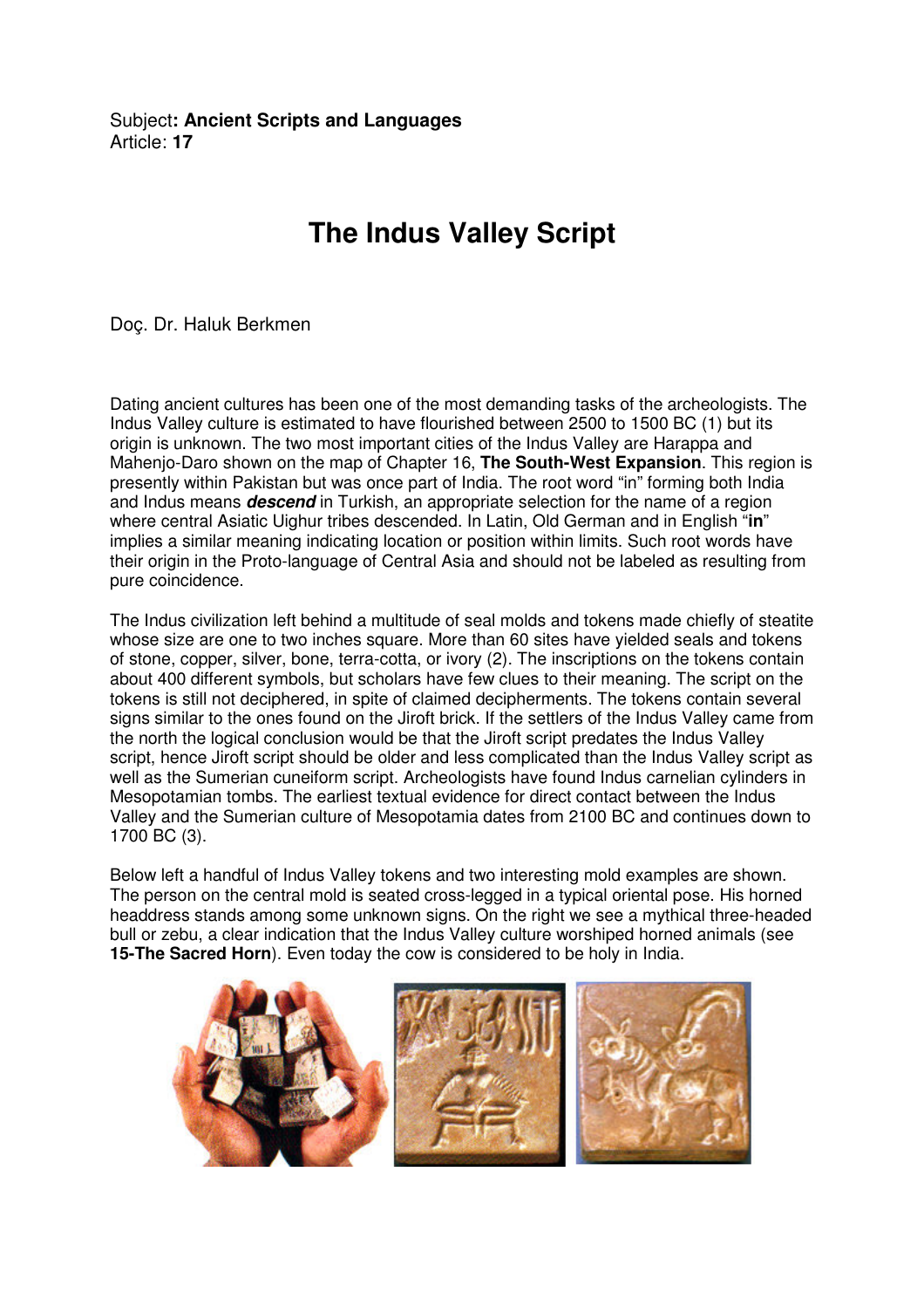The large number of symbols on the tokens implies that the Indus Valley script is most probably logographic. In order to certify that the signs on the tokens display a linguistic structure a statistical analysis has been recently carried out on the frequency of occurrence of these signs (4). The result clearly demonstrated that the Indus Valley script is in good correlation with several existing human languages. But the script is not only seal based and logographic, but is also pictographic. It can be considered to follow the same logic as the Egyptian hieroglyphs. On the left token below we see a zebu, above which a stylish human form and an arrow are carved. The message of this seal can be interpreted as being "**the Okh leader**" since both horned animals and arrows are symbols of the Okh leader (see **12- The Anatolian Expansion**).

The second and third seal molds below are similar symbolic representations of the Asiatic Uighur leadership, as discussed in Chapter 6, **Universal symbols**. The four dots around the + sign stand for the four corners of the world, implying that the leader controls a vast region. It is interesting to notice that a similar symbolism (four dots around a central dot) is marked in brown on the thigh of the bull-man of the Jiroft vase (see **16-The South-West expansion**).



The interaction between the Indus Valley and Southern Mesopotamia can be noticed from different perspectives. An unexplored perspective is the similarity between dressing styles. Below, on the left we see the statue of an Indus Valley king and on right the Sumerian king Gudea (2141 – 2080 BC). Both rulers have their right arm uncovered and the manner they wear their garment is quite similar. The same style of leaving the right arm uncovered has been adopted by many Central Asiatic religious leaders. Even today the spiritual leader of Tibet is dressing in a similar manner.



Indus

Sumer

Dalai Lama